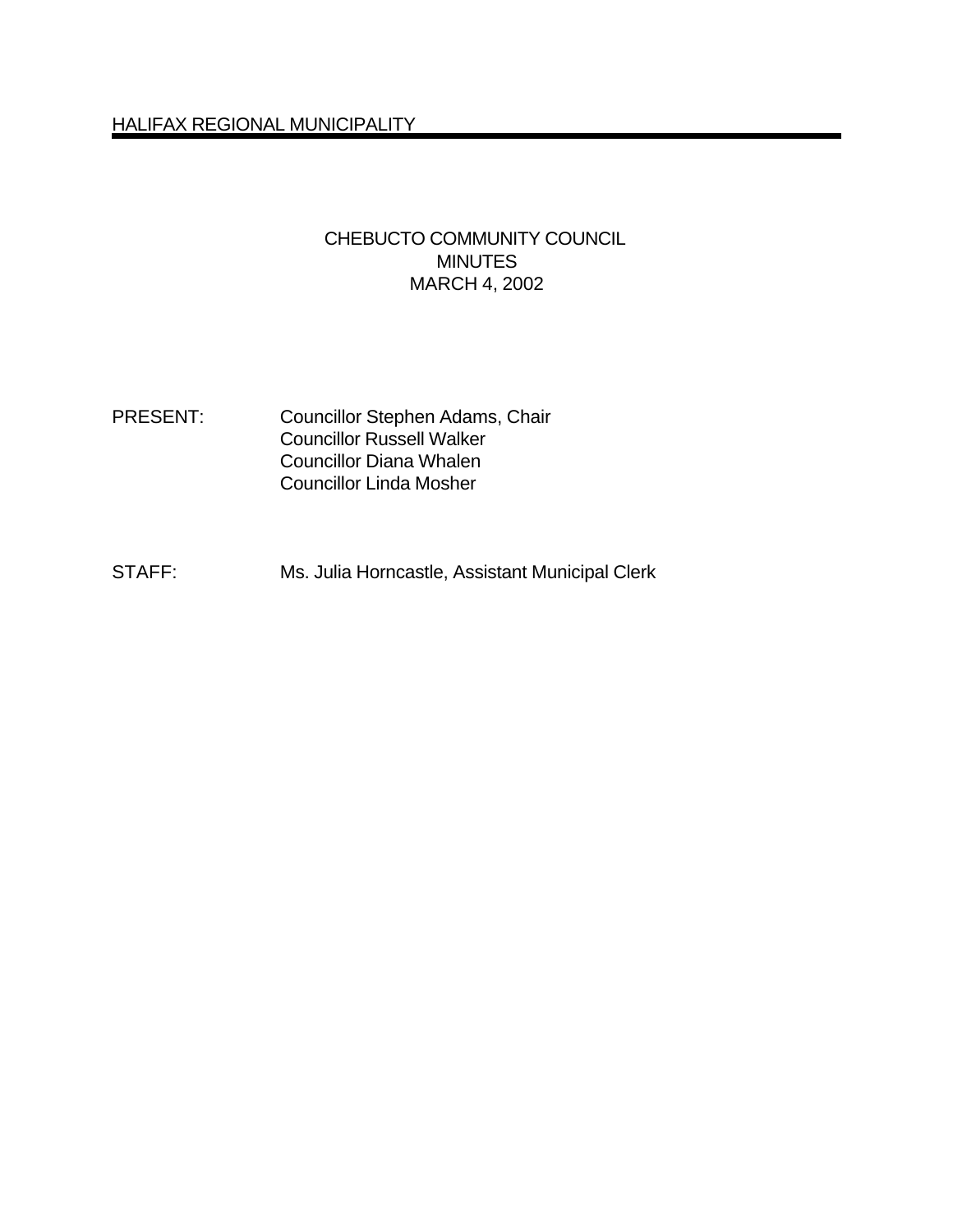# TABLE OF CONTENTS

| 1.  |                                                                                                                                                                                                                                                                                                                                                                                                                                                                                           |  |  |  |  |
|-----|-------------------------------------------------------------------------------------------------------------------------------------------------------------------------------------------------------------------------------------------------------------------------------------------------------------------------------------------------------------------------------------------------------------------------------------------------------------------------------------------|--|--|--|--|
| 2.  | APPROVAL OF MINUTES - Joint Meeting - January 28, 2002  04                                                                                                                                                                                                                                                                                                                                                                                                                                |  |  |  |  |
| 3.  | APPROVAL OF THE ORDER OF BUSINESS AND APPROVAL OF                                                                                                                                                                                                                                                                                                                                                                                                                                         |  |  |  |  |
| 4.  | <b>BUSINESS ARISING OUT OF THE MINUTES</b><br><b>STATUS SHEET ITEMS</b><br>4.1<br>4.1.2 Extending Public Participation for Planning - District 16  04<br>4.1.5 Halifax/Halifax County Waters Advisory Board  05<br>Proposed Amendments to Royale Hemlocks Development<br>4.1.6<br>4.1.7<br>4.1.8 Herring Cove Service and Settlement Strategy  05<br>4.1.9 Storage of Recreation Vehicles and Boats in R-1 zone  05<br>4.1.11 Feasibility of local traffic lane on the BiHi from Lacewood |  |  |  |  |
| 5.  |                                                                                                                                                                                                                                                                                                                                                                                                                                                                                           |  |  |  |  |
| 6.  |                                                                                                                                                                                                                                                                                                                                                                                                                                                                                           |  |  |  |  |
| 7.  |                                                                                                                                                                                                                                                                                                                                                                                                                                                                                           |  |  |  |  |
| 8.  |                                                                                                                                                                                                                                                                                                                                                                                                                                                                                           |  |  |  |  |
| 9.  | CORRESPONDENCE, PETITIONS AND DELEGATIONS  06                                                                                                                                                                                                                                                                                                                                                                                                                                             |  |  |  |  |
| 10. | <b>REPORTS</b><br>Case 00424 - Application for a Stage II Development Agreement,<br>10.1<br>06<br>Case 00386 - Application to amend the Stage I Development<br>10.2<br>Agreement for Glenbourne Subdivision, Phases 3B, 4A and 5A<br>(Give Notice of Motion and set Public Hearing Date)  06                                                                                                                                                                                              |  |  |  |  |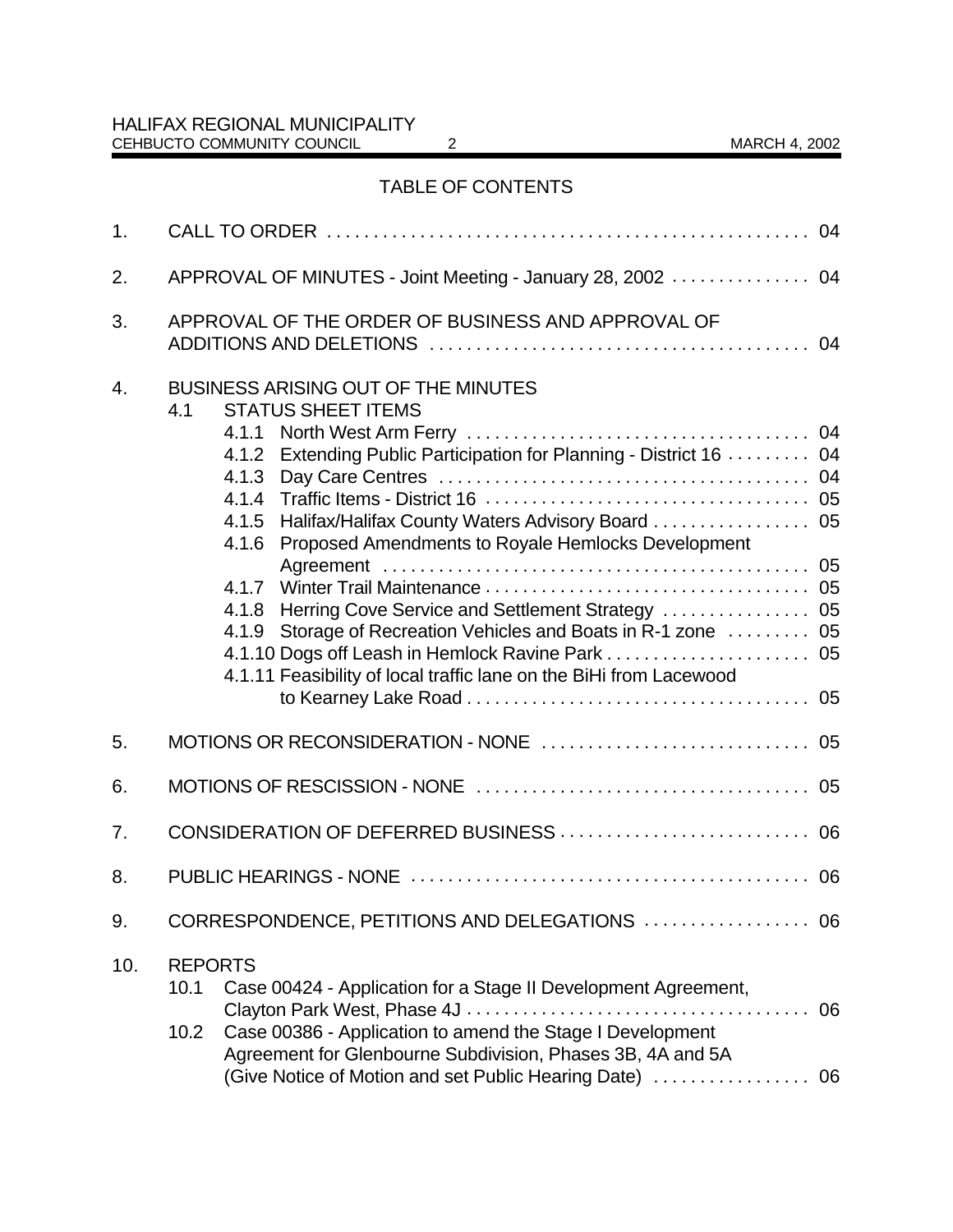| <b>HALIFAX REGIONAL MUNICIPALITY</b><br>$\overline{\mathbf{3}}$<br>CEHBUCTO COMMUNITY COUNCIL | <u> 1980 - Jan Stein Stein Stein Stein Stein Stein Stein Stein Stein Stein Stein Stein Stein Stein Stein Stein S</u> | MARCH 4, 2002 |
|-----------------------------------------------------------------------------------------------|----------------------------------------------------------------------------------------------------------------------|---------------|
|                                                                                               |                                                                                                                      |               |
|                                                                                               |                                                                                                                      |               |
|                                                                                               |                                                                                                                      |               |
|                                                                                               |                                                                                                                      |               |
|                                                                                               |                                                                                                                      |               |
|                                                                                               |                                                                                                                      |               |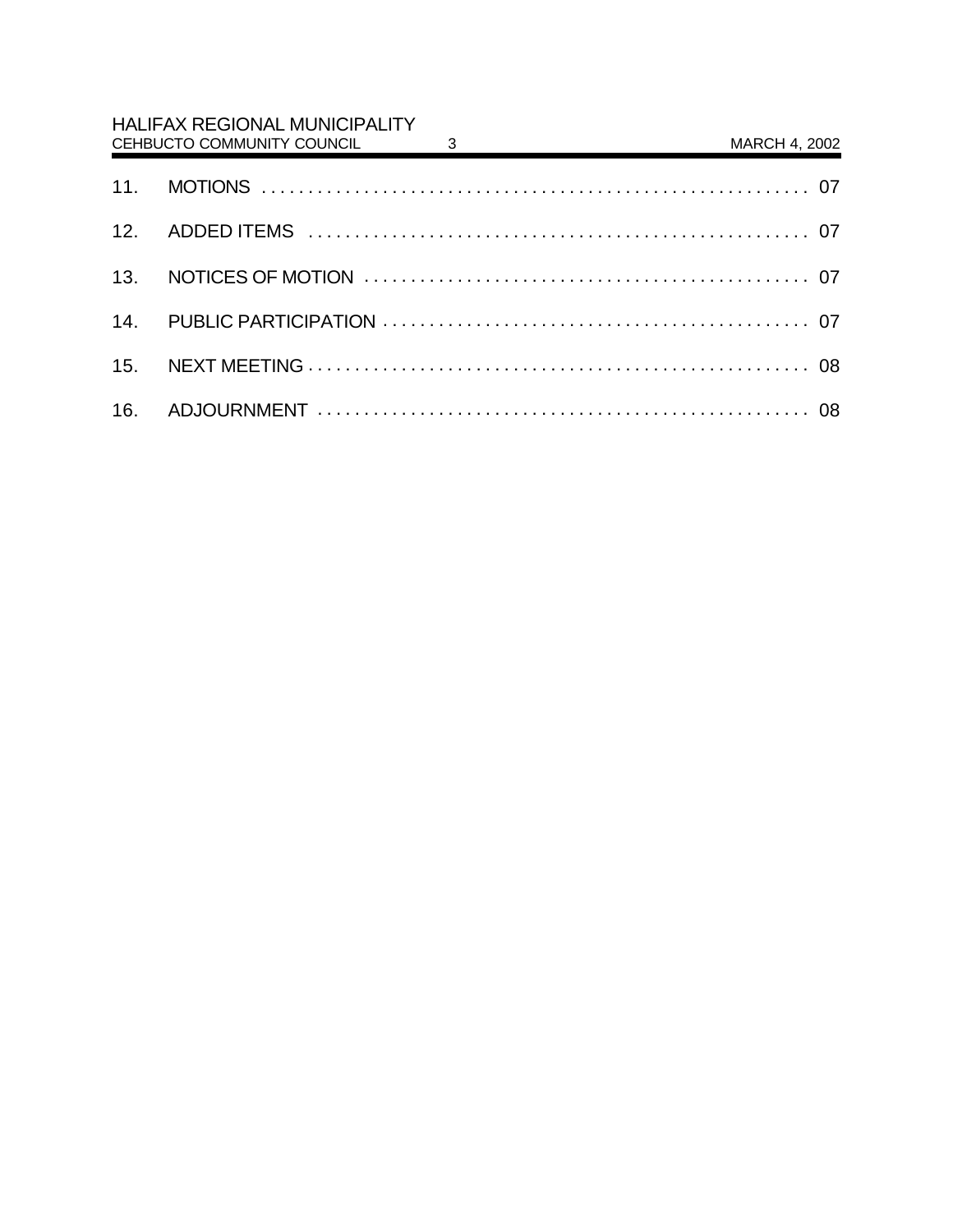### **1. CALL TO ORDER**

The meeting was called to order at 7:15 p.m.

At a later point in the meeting, Councillor Adams recognized MLA Mary Ann McGrath, who was in attendance.

#### **2. APPROVAL OF MINUTES - Joint Meeting - January 28, 2002**

**MOVED by Councillor Walker, seconded by Councillor Whalen, that the minutes of January 28, 2002, be approved as circulated. MOTION PUT AND PASSED UNANIMOUSLY.**

### **3. APPROVAL OF THE ORDER OF BUSINESS AND APPROVAL OF ADDITIONS AND DELETIONS**

#### Additions

12.1 Councillor Whalen - Speed Limits, Bayview Drive

#### Information Item

Case 00317 - Application to Amend the Stoneridge on the Park (Formerly Stanley Park) Development Agreement

**MOVED by Councillor Mosher, seconded by Councillor Whalen, that the Order of Business, as amended, be approved. MOTION PUT AND PASSED UNANIMOUSLY.**

- **4. BUSINESS ARISING OUT OF THE MINUTES**
- **4.1 STATUS SHEET ITEMS**

#### **4.1.1 North West Arm Ferry**

Awaiting further information from staff. To remain on status sheet.

#### **4.1.2 Extending Public Participation for Planning - District 16**

This issue remains unresolved. To remain on status sheet.

#### **4.1.3 Day Care Centres**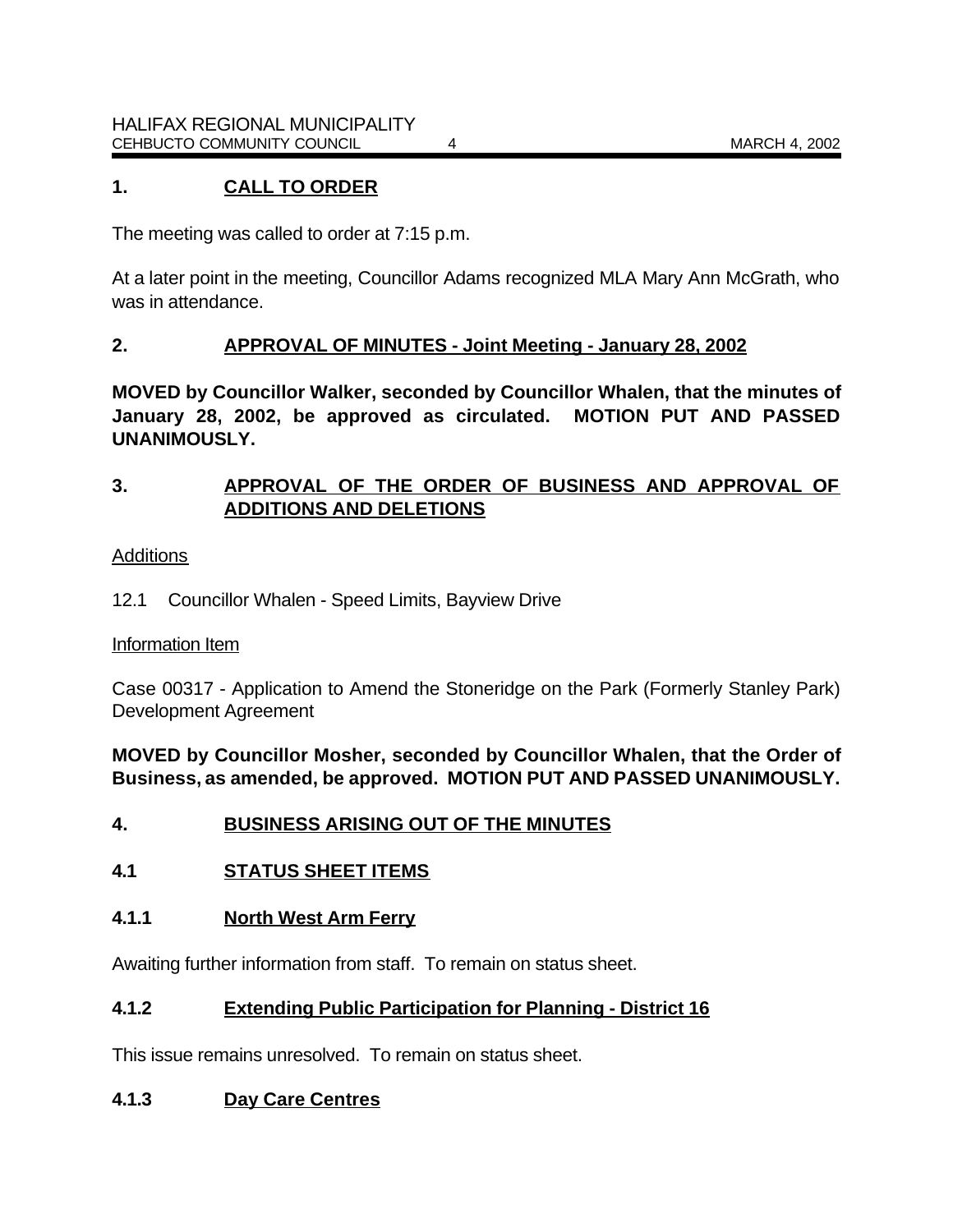Awaiting further information. Staff requested to provide information for the April meeting.

### **4.1.4 Traffic Items - District 16**

Awaiting staff report. Staff requested to provide information for the April meeting.

### **4.1.5 Halifax/Halifax County Waters Advisory Board**

Awaiting staff report. To remain on status sheet.

# **4.1.6 Proposed Amendments to Royale Hemlocks Development Agreement**

**MOVED by Councillor Whalen, seconded by Councillor Walker, that the non refundable application fee be waived and HRM pay advertising costs associated with the proposed application by the Friends of Hemlock Ravine. MOTION PUT AND PASSED UNANIMOUSLY.**

This item to be removed from the status sheet.

### **4.1.7 Winter Trail Maintenance**

Awaiting staff report. To remain on status sheet.

#### **4.1.8 Herring Cove Service and Settlement Strategy**

Awaiting staff report. Report requested for April meeting.

# **4.1.9 Storage of Recreational Vehicles and Boats in R-1 zone**

Awaiting staff report. To remain on status sheet.

# **4.1.10 Dogs Off Leash in Hemlock Ravine Park**

Awaiting staff report. If the answer is "no" for the Hemlock Ravine Park staff to examine and identify other areas in the Mainland portion of Halifax for an "off leash" area.

# **4.1.11 Feasibility of local traffic on the BiHi from Lacewood to Kearney Lake Road**

Awaiting staff report. To remain on status sheet.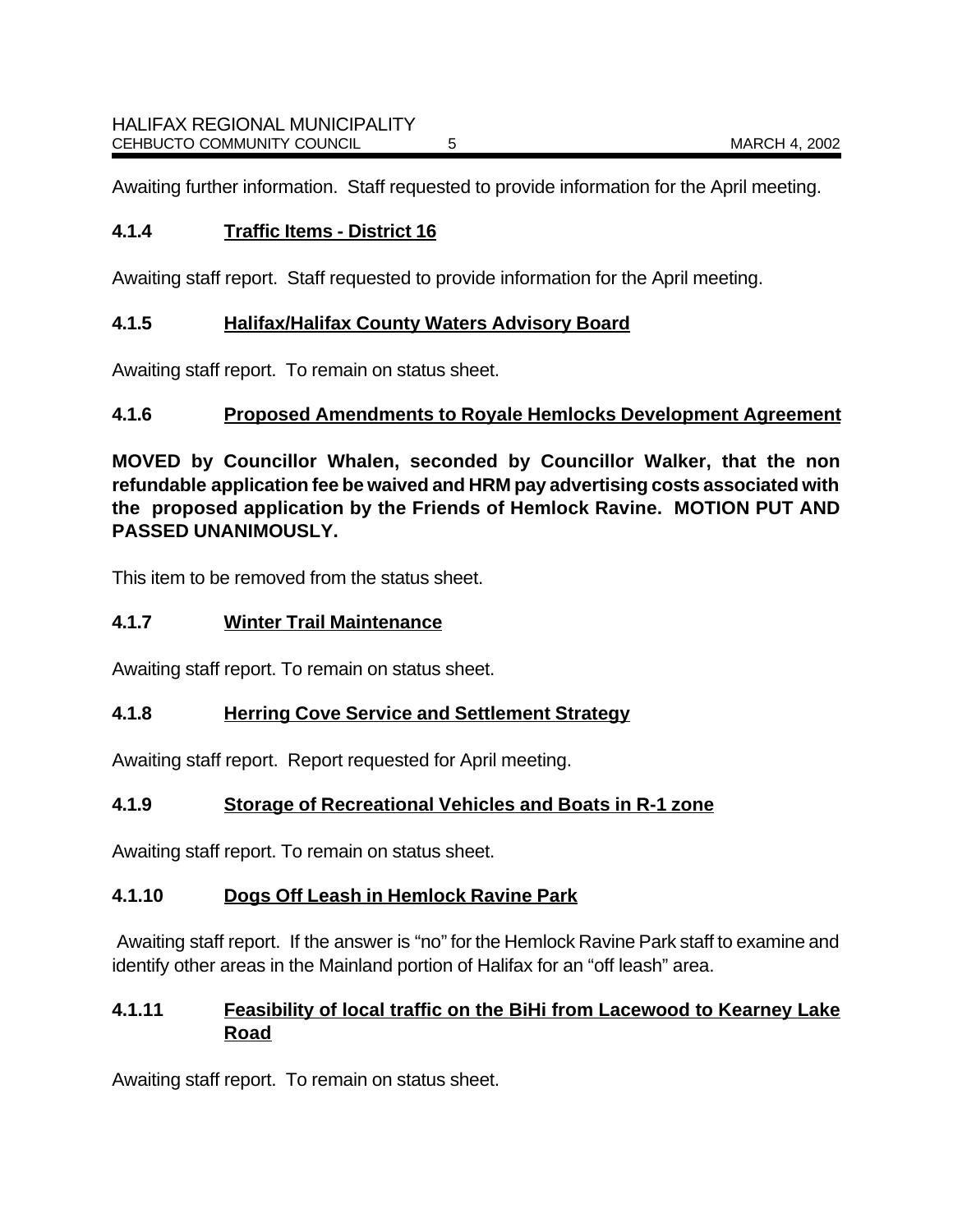- **5. MOTIONS OF RECONSIDERATION NONE**
- **6. MOTIONS OF RESCISSION NONE**
- **7. CONSIDERATION OF DEFERRED BUSINESS NONE**
- **8. PUBLIC HEARINGS NONE**
- **9. CORRESPONDENCE, PETITIONS AND DELEGATIONS**
- **10. REPORTS**
- **10.1 Case 00424 Application for a Stage II Development Agreement, Clayton Park West, Phase 4J**
- A report prepared for Mr. Paul Dunphy, Director of Planning and Development Services, dated February 18, 2002, on the above noted, was before Community Council.

Ms. Grace Ho, Planner, outlined the staff report and proposal as put forward by Clayton Developments.

In response to Councillor Mosher regarding the buffer area, Community Council was advised no trees will be removed from between the building and the ravine.

In response to Councillor Whalen regarding the proposed buffering between the buildings and the highway, Community Council was advised that there would be a 100 foot buffer.

**MOVED by Councillor Whalen, seconded by Councillor Mosher, that the Chebucto Community Council:**

- **1. approve the Stage II Development Agreement for Parcels H-1, H-2, BC-9B and BC-9C - Phase 4J, Clayton Park West, as provided in Attachment II of the staff report dated February 18, 2002**
- **2. require the agreement to be signed within 120 days or any extension thereof granted by Council on request of the applicant from the date of final approval by Community Council and any other bodies as necessary whichever approval is later, including applicable appeal periods; otherwise, this approval will be void and obligations arising hereunder shall be at an end.**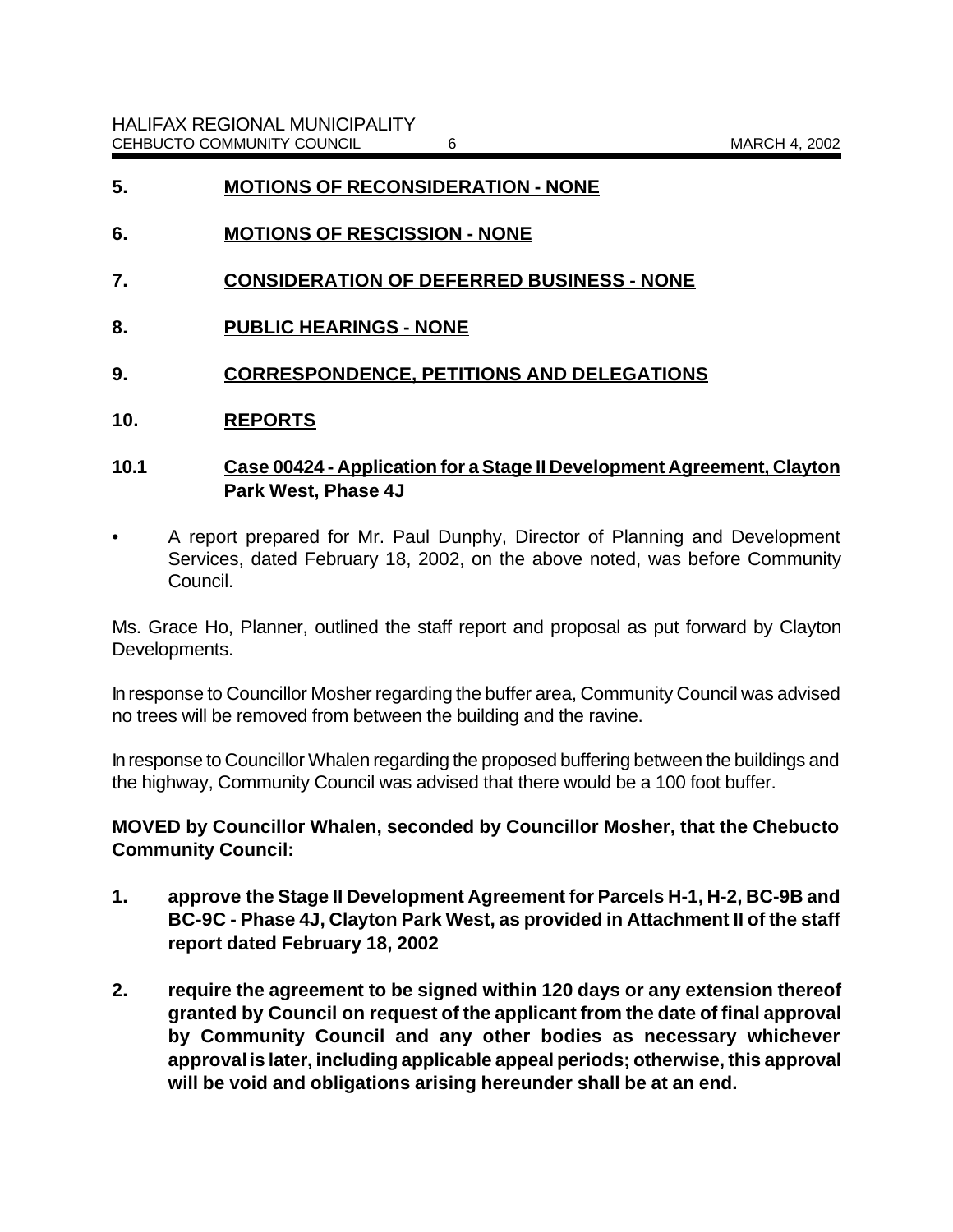### **MOTION PUT AND PASSED UNANIMOUSLY.**

- **10.2 Case 00386 Application to amend the Stage I Development Agreement for Glenbourne Subdivision, Phases 3B, 4A and 5A (Give Notice of Motion and set public hearing date)**
- A report prepared for Mr. Paul Dunphy, Director, Planning and Development Services, dated February 28, 2002, on the above noted, was before Community Council.

**MOVED by Councillor Whalen, seconded by Councillor Walker, that the Chebucto Community Council give Notice of Motion to consider an application by Annapolis Group Incorporated to amend the Stage I development agreement for Glenbourne Subdivision, Phases 3B, 4A and 5A, and to schedule a public hearing for April 8, 2002. MOTION PUT AND PASSED UNANIMOUSLY.**

# **11. MOTIONS - NONE**

### **12. ADDED ITEMS**

# **12.1 Case 00317 - Application to amend the Stoneridge on the Park (Formerly Stanley Park) Development Agreement**

Community Council agreed that this report would be brought forward to the April 8, 2002 agenda.

#### **12.2 Speed Limits Bayview Drive - Councillor Whalen**

**MOVED by Councillor Whalen, seconded by Councillor Mosher, that staff provide a report that examines the process for requesting the Province to reduce the speed limits on specific streets, Bayview, Gateway, Meadowlark and Flamingo Drive, Hamshaw and Saskatoon as well as Crown Drive and the Dingle Road.** 

Councillor Whalen stated that if this is going to be a pilot project then it should go where the needs are critical, noting the Bayview Flamingo Drive area is currently undergoing community based neighbourhood shortcutting policy.

Councillor Mosher noted Crown Drive is only thirty feet wide and is at the capacity of a residential street, noting an additional 150 lots are being developed in the area. Cars are drag racing at the Dingle Park and people are using it as a fast thoroughfare.

# **MOTION PUT AND PASSED.**